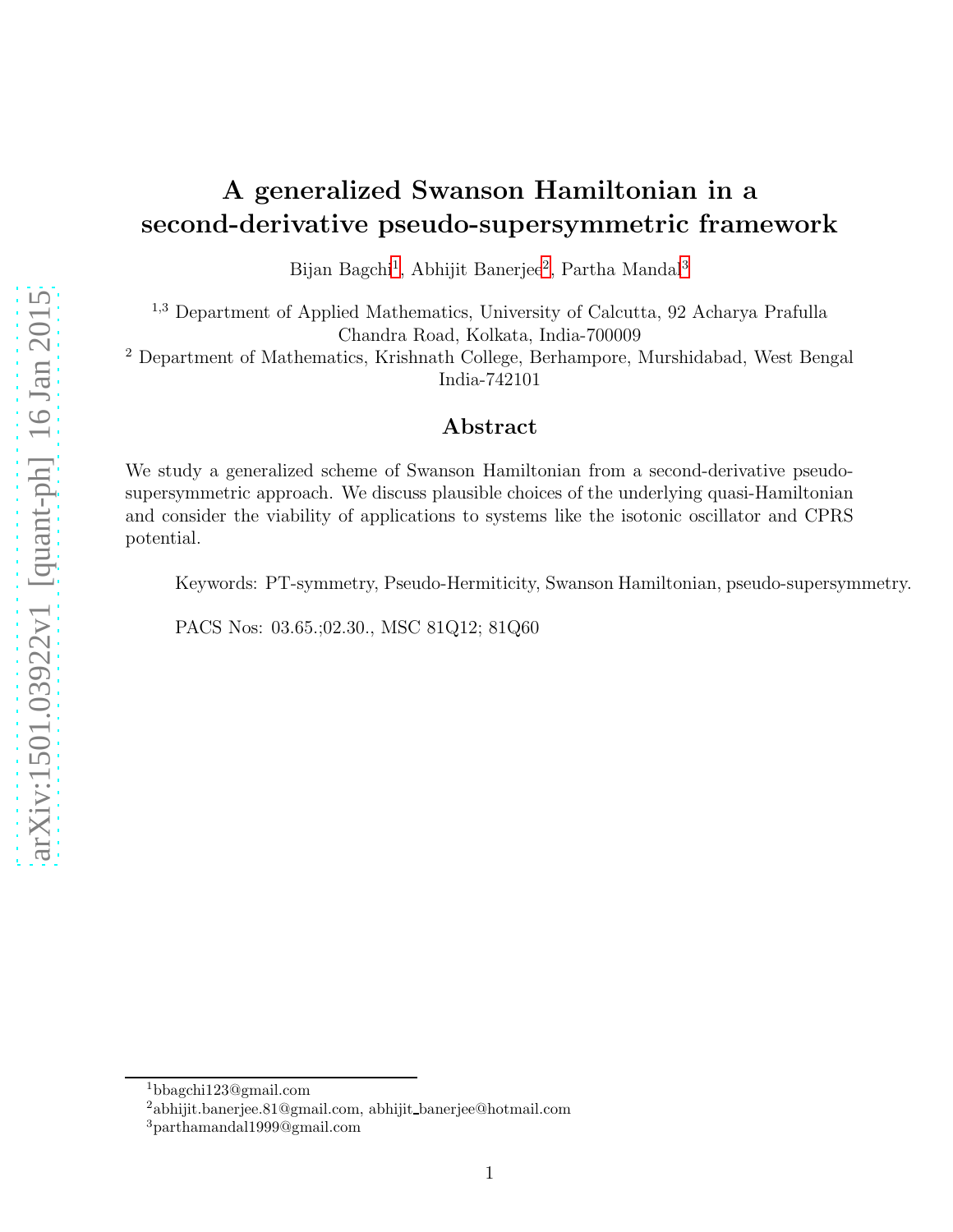#### 1 Introduction:

Following Bender and Boettcher's conjecture in 1998 [\[1\]](#page-14-0) that a class of quantum Hamiltonians invariant under the combined action of parity  $(\mathcal{P})$  and time( $\mathcal{T}$ ) can possess a real bound-state spectrum except when the symmetry is spontaneously broken, in which case their complex eigenvalues should come in conjugate pairs, there has been a growing interest in the study of such systems [\[2,](#page-14-1) [3\]](#page-14-2). That the mathematical foundation of  $\mathcal{PT}$ -symmetry has its roots in the theory of pseudo-Hermitian operators was subsequently shown by Mostafazadeh in a series of papers  $[4, 5, 6]$  $[4, 5, 6]$  $[4, 5, 6]$ . For the reality of the spectrum the Hamiltonian H is needed to be Hermitian with respect to a positive-definite inner product  $\langle , . \rangle_+$  on the Hilbert space  $\mathbb{H}$ in which  $H$  is acting. This inner product can be expressible in terms of a metric-induced defining inner product as [\[4\]](#page-14-3)

$$
\langle \cdot, \cdot \rangle_{+} = \langle \cdot, \zeta. \rangle \tag{1.1}
$$

where the positive-definite metric operator  $\zeta : \mathbb{H} \to \mathbb{H}$  belongs to the set of all Hermitian invertible operators. The Hilbert space H equipped with the above inner product is identified as the physical Hilbert space  $\mathbb{H}_{\text{phys}}$ . The pseudo-Hermiticity of H is given by

$$
H^{\dagger} = \zeta H \zeta^{-1} \tag{1.2}
$$

that serves as one of the plausible necessary and sufficient conditions for the reality of spectrum. It may be mentioned here that in a recent work it has also been pointed out [\[7\]](#page-14-6) that in spite of the manifest non-Hermiticity of the Hamiltonian, unitarity of the time evolution of the system is achieved in a properly amended physical Hilbert space.

An observable  $\mathcal{O} \in \mathbb{H}_{\text{phys}}$  is related to the Hermitian operator  $o \in \mathbb{H}$  by means of a similarity transformation  $\mathcal{O} = \rho^{-1} \rho \rho$  where  $\rho$  is unitary and  $\zeta$  is furnished in the factorized form  $\zeta = \mathcal{O}^{\dagger} \mathcal{O}$ . Further  $\rho$  is given by

<span id="page-1-1"></span>
$$
\rho = \sqrt{\zeta} : \mathbb{H}_{\text{phys}} \to \mathbb{H}
$$
\n(1.3)

Given a knowledge of  $\rho$ , the equivalent Hermitian Hamiltonian h may be identified as

$$
h = \rho H \rho^{-1}.\tag{1.4}
$$

Swanson [\[8\]](#page-14-7) considered a specific type of pseudo-Hermitian quadratic Hamiltonian connected to an extended harmonic oscillator problem. He proposed a general form namely,

<span id="page-1-0"></span>
$$
H^{(\alpha,\beta)} = \omega \eta^{\dagger} \eta + \alpha \eta^2 + \beta \eta^{\dagger^2} + \frac{1}{2} \omega \tag{1.5}
$$

in terms of the usual annihilation and creation operators  $\eta$  and  $\eta^{\dagger}$  of the harmonic oscillator obeying the canonical commutation relation  $[\eta, \eta^{\dagger}] = 1$ . In [\(1.5\)](#page-1-0),  $\omega, \alpha$  and  $\beta$  are real constants. It is evident that with  $\alpha \neq \beta$ , the Hermitian character of  $H^{(\alpha,\beta)}$  is lost. Nonetheless, it is  $\mathcal{PT}$ -symmetric and as typical with such models, support a purely real, positive spectrum over a certain range of parameters. Swanson Hamiltonian as a toy model has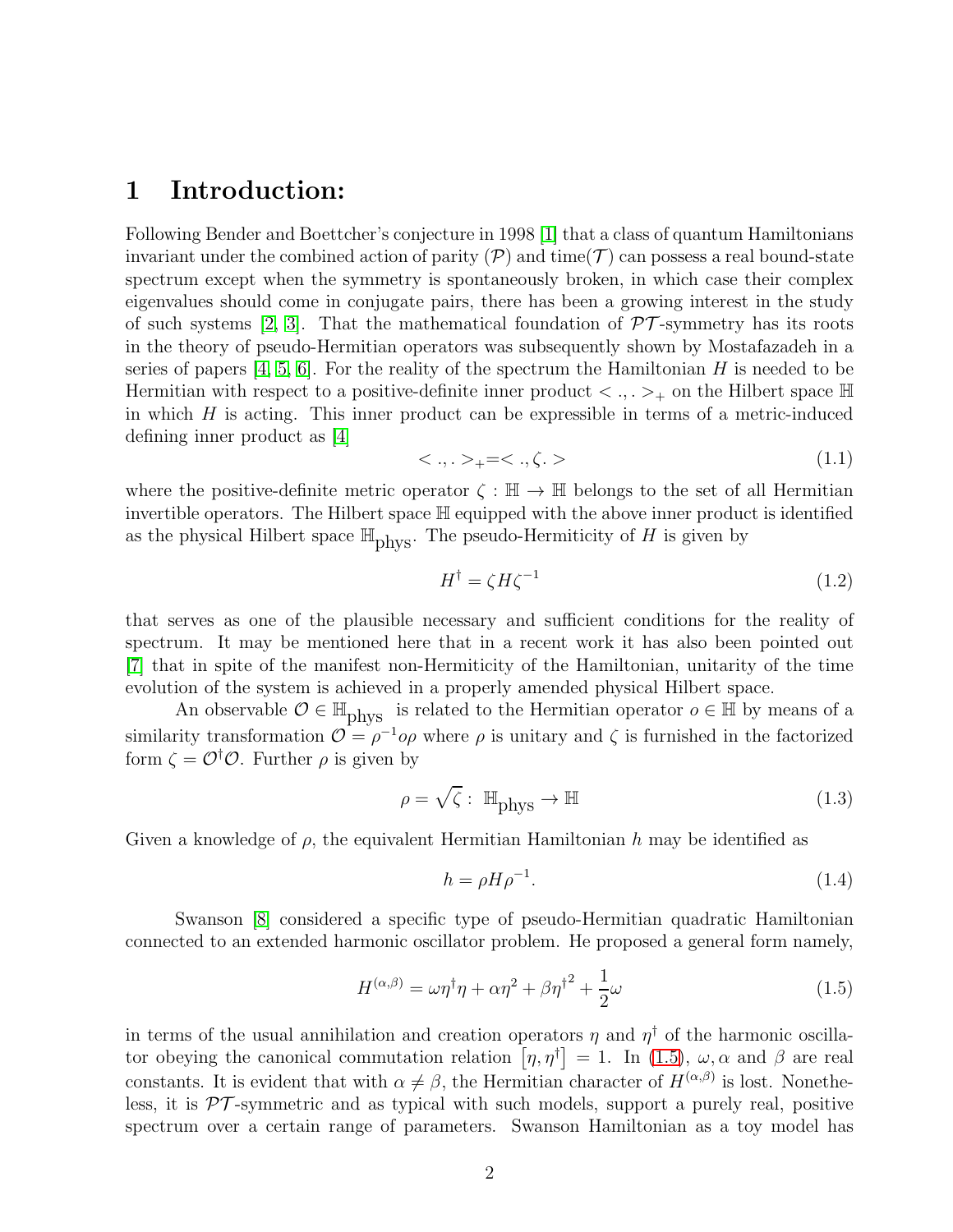been variously used to investigate non-Hermitian systems in different representations. These include, to name a few, exploring the choice of a unique and physical metric operator to set up an equivalent Hermitian system [\[9,](#page-14-8) [10\]](#page-14-9), identifying the relevant group structure of the Hamiltonian [\[11,](#page-14-10) [12\]](#page-14-11), seeking quasi-Hermitian [\[13\]](#page-14-12) and pseudo-supersymmetric (SUSY) extensions [\[14\]](#page-14-13), looking for  $\mathcal{N}\text{-fold SUSY}$  connections [\[15\]](#page-14-14), writing down minimum length uncertainty relations resulting from non-commutative algebras [\[16,](#page-14-15) [17\]](#page-14-16), investigating a relevant R-deformed algebra [\[18\]](#page-14-17), deriving supercoherent states [\[19\]](#page-14-18) and more recently, studying classical and quantum dynamics for it [\[21\]](#page-14-19).

The hidden symmetry structure of Swanson Hamiltonian and of its Hermitian equivalence has also been pursued from the point of view of a generalized quantum condition  $[\eta, \eta^{\dagger}] \neq 1$  using the representation [\[22\]](#page-14-20)

<span id="page-2-0"></span>
$$
\eta = a(x)\frac{d}{dx} + b(x) \qquad a(x), b(x) \in \mathbb{R} \tag{1.6}
$$

for which

<span id="page-2-1"></span>
$$
[\eta, \eta^{\dagger}] = 2ab' - aa'', \qquad (1.7)
$$

where  $' = \frac{d}{dx}$ . This enables us to connect a large class of physical systems for suitable choices of the functions a and b. A generalized quantum condition has been found to have relevance to position dependent mass (PDM) systems [\[22\]](#page-14-20). In a recent analysis [\[23\]](#page-14-21) a particular class of the generalized quantum condition was also analyzed in the context of a generalized  $\eta$ given by  $(1.6)$ .

In the following we study the non-Hermitian Swanson Hamiltonian from a secondderivative SUSY (SSUSY) perspective [\[24,](#page-15-0) [25,](#page-15-1) [26,](#page-15-2) [27,](#page-15-3) [28,](#page-15-4) [29\]](#page-15-5) by resorting to second-derivative representations of the factorization operators. In the literature two-component SSUSY schemes have found applications to non-trivial quantum mechanical problems such as those of coupled channel problems [\[30\]](#page-15-6) and transparent matrix potentials [\[31\]](#page-15-7). The representative character of SSUSY is controlled by a quasi-Hamiltonian  $K$  which is a fourth-order differential operator (in other words, K is second order in the Schrödinger operator). This leads to the picture of the so-called "polynomial SUSY".

The plan of the paper is as follows:

In section [2](#page-3-0) we discuss the SSUSY realization of the equivalent Hermitian Hamiltonian representation of  $H^{(\alpha,\beta)}$ ; in section [3](#page-4-0) we elaborate upon the corresponding pseudo-SUSY aspects and construct a pseudo-superalgebra in terms of pseudo-supercharges. Here we also write down the underlying form of the quasi-Hamiltonian  $K$ ; in section 4 we construct some classifications of its Hermitian equivalent counterpart  $K$ ; in sections 5 and 6 we respectively address the specific examples of the isotonic oscillator and the CPRS potential as possible applications of our scheme; finally in section 7 we give a conclusion of our work.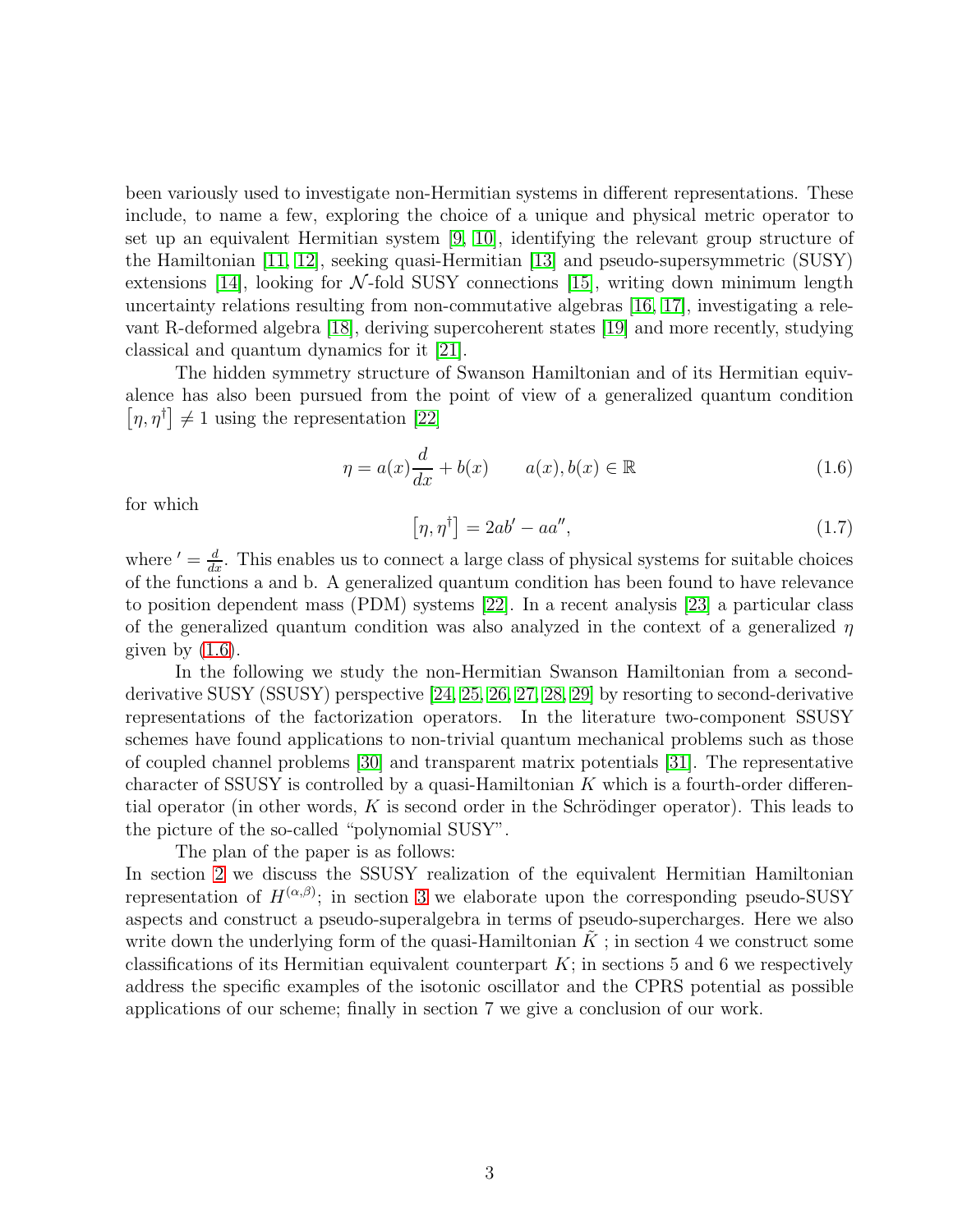# <span id="page-3-0"></span>2 SSUSY realization of equivalent Hermitian Hamiltonian:

For the generalized representation of  $\eta$  as in [\(1.6\)](#page-2-0), the Swanson Hamiltonian [\(1.5\)](#page-1-0) can be cast in the explicit form [\[22\]](#page-14-20)

<span id="page-3-1"></span>
$$
H^{(\alpha,\beta)} \to \tilde{H}_{+}^{(\alpha,\beta)} = -\frac{d}{dx}\tilde{a}^{2}(x)\frac{d}{dx} + \tilde{b}(x)\frac{d}{dx} + \tilde{c}(x)
$$
\n(2.1)

where

$$
\tilde{a} = \sqrt{\tilde{\omega}}a, \quad \tilde{\omega} = \omega - \alpha - \beta > 0
$$
  
\n
$$
\tilde{b} = -(\alpha + \beta)aa' + 2\alpha ab - 2\beta a(b - a'),
$$
  
\n
$$
\tilde{c} = -\omega(ab)' + (\alpha + \omega)b^2 + \alpha ab' - \beta a(b - a')' + \beta(b - a')^2 + \frac{\omega}{2}.
$$
\n(2.2)

Note that  $\tilde{H}_{+}^{(\alpha,\beta)}$  is taken to represent the seed Hamiltonian of a two-component SSUSY family denoted by a  $(+)$ -suffix.

The first-derivative term of [\(2.1\)](#page-3-1) can be removed by employing the transformation

<span id="page-3-3"></span>
$$
\rho_{(\alpha,\beta)} = e^{-\frac{1}{2}\int^x \frac{\tilde{b}}{\tilde{a}^2} dx} \tag{2.3}
$$

yielding an equivalent Hermitian Hamiltonian  $\tilde{h}_{+}^{(\alpha,\beta)}$  of [\(2.1\)](#page-3-1):

$$
\tilde{h}^{(\alpha,\beta)}_{+} = \rho_{(\alpha,\beta)} \tilde{H}^{(\alpha,\beta)}_{+} \rho^{-1}_{(\alpha,\beta)}
$$
\n(2.4)

Here  $\tilde{h}_{+}^{(\alpha,\beta)}$  reads explicitly

<span id="page-3-4"></span>
$$
\tilde{h}_{+}^{(\alpha,\beta)} = -\frac{d}{dx}\tilde{a}^{2}(x)\frac{d}{dx} + \tilde{V}_{+}^{(\alpha,\beta)}(x)
$$
\n(2.5)

while  $\tilde{V}_{+}^{(\alpha,\beta)}(x)$  is given by

<span id="page-3-2"></span>
$$
\tilde{V}_{+}^{(\alpha,\beta)}(x) = \left[\frac{(\alpha-\beta)^2}{\tilde{\omega}} + \tilde{\omega} + 2(\alpha+\beta)\right] b\left(b - \frac{\tilde{a}'}{\sqrt{\tilde{\omega}}}\right) - \left[\tilde{\omega} + (\alpha+\beta)\right] \frac{\tilde{a}b'}{\sqrt{\tilde{\omega}}}
$$
\n
$$
+ \frac{\alpha+\beta}{2\tilde{\omega}} \tilde{a}\tilde{a}'' + \frac{1}{4\tilde{\omega}} \left[\frac{(\alpha-\beta)^2}{\tilde{\omega}} + 2(\alpha+\beta)\right] \tilde{a}'^{2} + \frac{\tilde{\omega}+\alpha+\beta}{2}.
$$
\n(2.6)

To proceed with the SSUSY construction we propose the existence of a partner Hamiltonian to  $\tilde{h}^{(\alpha,\beta)}_+$  namely, the  $\tilde{h}^{(\alpha,\beta)}_-$  operator such that they together form the diagonal entries of a  $2 \times 2$  matrix as given by

$$
\mathfrak{H} = \begin{pmatrix} \tilde{h}_{+}^{(\alpha,\beta)} & 0 \\ 0 & \tilde{h}_{-}^{(\alpha,\beta)} \end{pmatrix}
$$
 (2.7)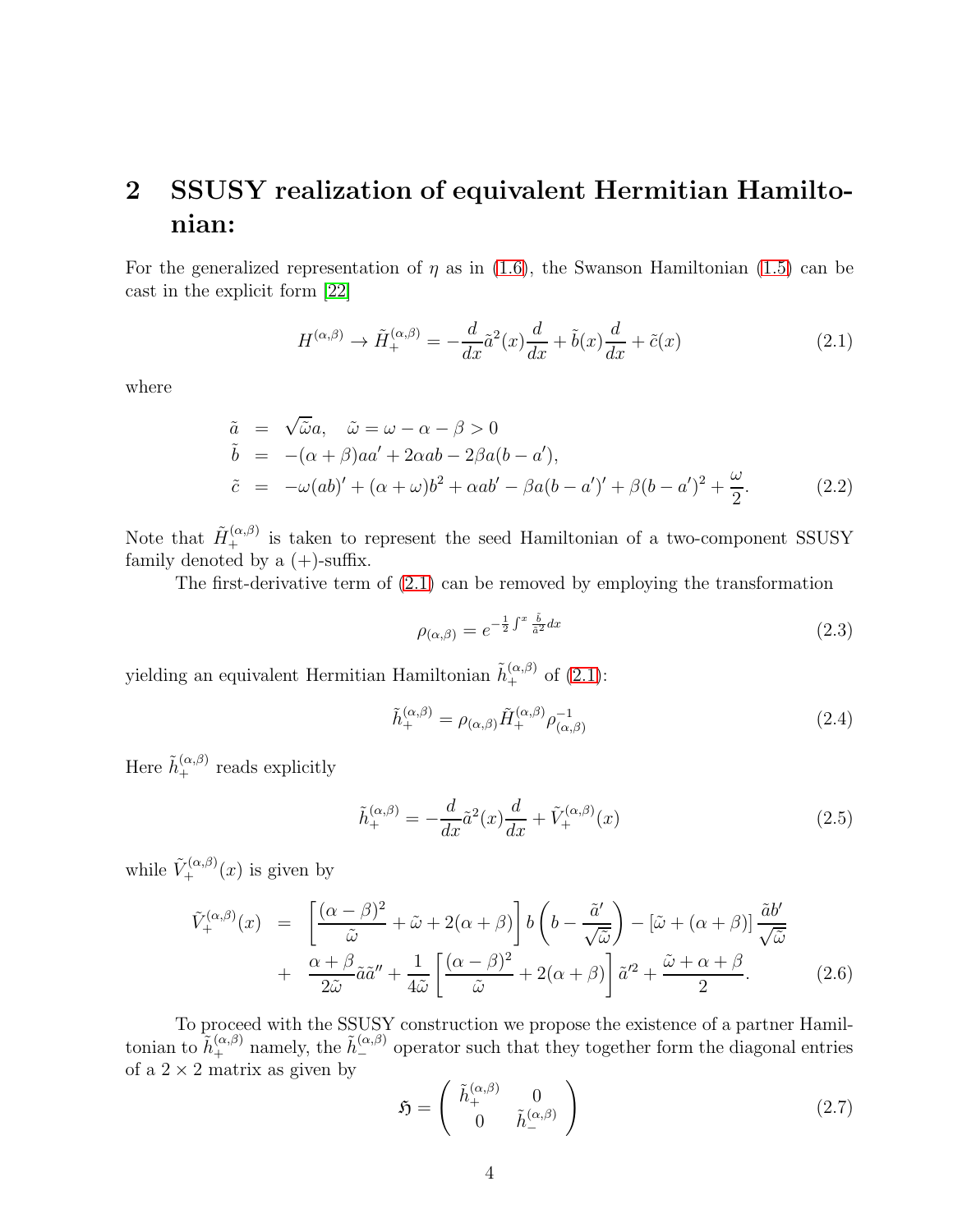where

$$
\tilde{h}_{+}^{(\alpha,\beta)} = -\frac{d}{dx}\tilde{a}^{2}(x)\frac{d}{dx} + \tilde{V}_{+}^{(\alpha,\beta)}(x), \quad \tilde{h}_{-}^{(\alpha,\beta)} = -\frac{d}{dx}\tilde{a}^{2}(x)\frac{d}{dx} + \tilde{V}_{-}^{(\alpha,\beta)}(x),
$$
\n(2.8)

and  $\tilde{V}_{-}^{(\alpha,\beta)}(x)$  be the potential of  $\tilde{h}_{-}^{(\alpha,\beta)}$ .

Coresponding to  $\mathfrak{H}$ , the associated supercharges of the underlying SSUSY theory can be projected in terms of second order differential operators  $A^{\pm}$ 

<span id="page-4-3"></span>
$$
Q^{+} = \left(\begin{array}{cc} 0 & 0 \\ \mathcal{A}^{-} & 0 \end{array}\right), \quad Q^{-} = \left(\begin{array}{cc} 0 & \mathcal{A}^{+} \\ 0 & 0 \end{array}\right) \tag{2.9}
$$

It is easy to see that  $\mathfrak{H}$  commutes with both  $Q^+$  and  $Q^-$ 

$$
[Q^+,\mathfrak{H}] = 0, \quad [Q^-,\mathfrak{H}] = 0 \tag{2.10}
$$

provided the following intertwining relations hold

<span id="page-4-1"></span>
$$
\mathcal{A}^{-}\tilde{h}_{+}^{(\alpha,\beta)} = \tilde{h}_{-}^{(\alpha,\beta)}\mathcal{A}^{-}, \quad \mathcal{A}^{+}\tilde{h}_{-}^{(\alpha,\beta)} = \tilde{h}_{+}^{(\alpha,\beta)}\mathcal{A}^{+}.
$$
\n(2.11)

 $Q^+$  and  $Q^-$  may be combined to get the quasi-Hamiltonian K which is quadratic in  $\mathfrak{H}$ 

<span id="page-4-4"></span>
$$
K = Q^{+}Q^{-} + Q^{-}Q^{+} = \mathfrak{H}^{2} - 2\lambda \mathfrak{H} + \mu, \qquad \lambda, \mu \in \mathbb{R}.
$$
 (2.12)

The passage of SUSY to SSUSY is thus a transition from  $H^{\alpha,\beta} \to K$ .

#### <span id="page-4-0"></span>3 Pseudo-SUSY :

Note that the similarity transformations [\(1.3\)](#page-1-1) actually give the equivalent relationships

<span id="page-4-2"></span>
$$
\tilde{H}_{+}^{(\alpha,\beta)} = \rho_{(\alpha,\beta)}^{-1} \tilde{h}_{+}^{(\alpha,\beta)} \rho_{(\alpha,\beta)}, \qquad (3.1)
$$

$$
\tilde{H}_{-}^{(\alpha,\beta)} = \rho_{(\alpha,\beta)}^{-1} \tilde{h}_{-}^{(\alpha,\beta)} \rho_{(\alpha,\beta)}
$$
\n(3.2)

which provide the expected connection between  $\tilde{h}^{(\alpha,\beta)}_+$  and  $\tilde{h}^{(\alpha,\beta)}_-$  with their non-Hermitian counterparts  $\tilde{H}_{+}^{(\alpha,\beta)}$  and  $\tilde{H}_{-}^{(\alpha,\beta)}$ .

It is interesting to see that if we right-multiply the first of the above relation by  $\rho_{(\alpha,\beta)}^{-1} \mathcal{A}^+\rho_{(\alpha,\beta)}$  then we at once deduce using  $(2.11)$ 

$$
\tilde{H}_{+}^{(\alpha,\beta)} \rho_{(\alpha,\beta)}^{-1} \mathcal{A}^{+} \rho_{(\alpha,\beta)} = (\rho_{(\alpha,\beta)}^{-1} \tilde{h}_{+}^{(\alpha,\beta)} \rho_{(\alpha,\beta)}) (\rho_{(\alpha,\beta)}^{-1} \mathcal{A}^{+} \rho_{(\alpha,\beta)})
$$
\n
$$
= \rho_{(\alpha,\beta)}^{-1} (\tilde{h}_{+}^{(\alpha,\beta)} \mathcal{A}^{+}) \rho_{(\alpha,\beta)}
$$
\n
$$
= \rho_{(\alpha,\beta)}^{-1} (\mathcal{A}^{+} \tilde{h}_{-}^{(\alpha,\beta)}) \rho_{(\alpha,\beta)}
$$
\n
$$
= (\rho_{(\alpha,\beta)}^{-1} \mathcal{A}^{+} \rho_{(\alpha,\beta)}) (\rho_{(\alpha,\beta)}^{-1} \tilde{h}_{-}^{(\alpha,\beta)} \rho_{(\alpha,\beta)})
$$
\n
$$
= (\rho_{(\alpha,\beta)}^{-1} \mathcal{A}^{+} \rho_{(\alpha,\beta)}) \tilde{H}_{-}^{(\alpha,\beta)}
$$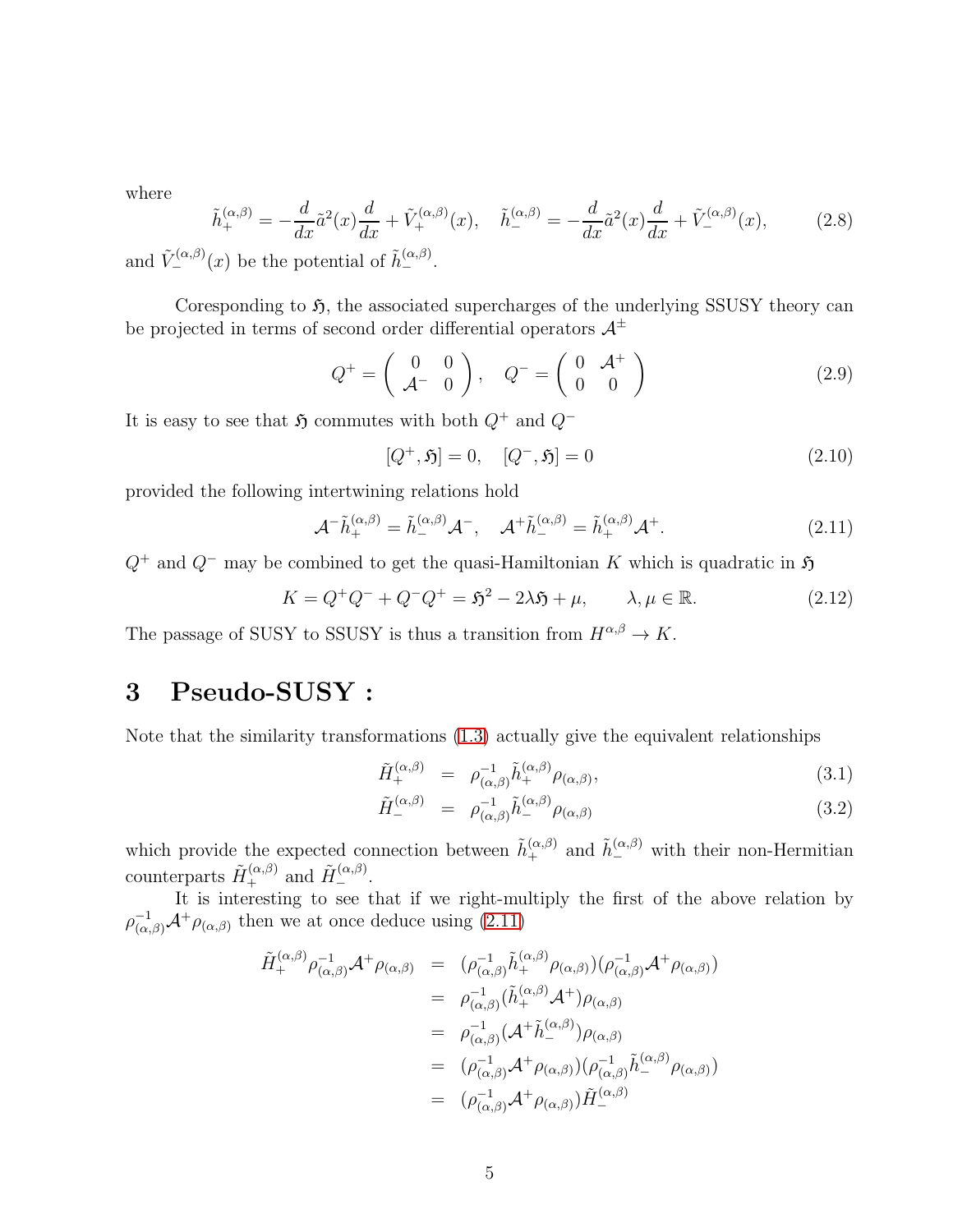<span id="page-5-0"></span>i.e. 
$$
\tilde{H}_{+}^{(\alpha,\beta)}\vartheta^{+} = \vartheta^{+}\tilde{H}_{-}^{(\alpha,\beta)},
$$
 (3.3)

where  $\vartheta^+ = \rho^{-1}_{(\alpha,\beta)} \mathcal{A}^+ \rho_{(\alpha,\beta)}$ .

On the other hand, right-multiplying [\(3.2\)](#page-4-2) by  $\rho_{(\alpha,\beta)}^{-1} \mathcal{A}^{-} \rho_{(\alpha,\beta)}$  we obtain

<span id="page-5-1"></span>
$$
\tilde{H}_{-}^{(\alpha,\beta)}\vartheta^{-} = \vartheta^{-} \tilde{H}_{+}^{(\alpha,\beta)}
$$
\n(3.4)

where  $\vartheta^- = \rho^{-1}_{(\alpha,\beta)} \mathcal{A}^- \rho_{(\alpha,\beta)}$ .

The operators  $\vartheta^+$ ,  $\vartheta^-$  are thus pseudo-adjoint in the sense that [\[4,](#page-14-3) [19,](#page-14-18) [20\]](#page-14-22)

$$
(\vartheta^{-})^{\sharp} = \zeta^{-1}(\vartheta^{-})^{\dagger} \zeta = \rho_{(\alpha,\beta)}^{-2} (\rho_{(\alpha,\beta)}^{-1} \mathcal{A}^{-} \rho_{(\alpha,\beta)})^{\dagger} \rho_{(\alpha,\beta)}^{2} = \rho_{(\alpha,\beta)}^{-1} \mathcal{A}^{+} \rho_{(\alpha,\beta)} = \vartheta^{+}.
$$
 (3.5)

With respect to these pseudo-adjoint operators  $\vartheta^{\pm}$ , we therefore conclude that the equations [\(3.3\)](#page-5-0) and [\(3.4\)](#page-5-1) play the role of intertwining relations between the non-Hermitian Hamiltonians  $\tilde{H}_{+}^{(\alpha,\beta)}$  and  $\tilde{H}_{-}^{(\alpha,\beta)}$ . We are thus in a position to construct a pseudo-superalgebra in terms of the pseudo-supercharges

$$
Q = \left(\begin{array}{cc} 0 & 0 \\ \vartheta^- & 0 \end{array}\right), \quad Q^{\sharp} = \left(\begin{array}{cc} 0 & \vartheta^+ \\ 0 & 0 \end{array}\right). \tag{3.6}
$$

The underlying quasi-Hamiltonian  $K$  for such a pseudo-SUSY scenario reads

<span id="page-5-2"></span>
$$
\tilde{K} = QQ^{\sharp} + Q^{\sharp}Q = \begin{pmatrix} \vartheta^{+}\vartheta^{-} & 0\\ 0 & \vartheta^{-}\vartheta^{+} \end{pmatrix}
$$
\n(3.7)

It is quadratic in

$$
\tilde{\mathcal{H}} = \begin{pmatrix} \tilde{H}_{+}^{(\alpha,\beta)} & 0\\ 0 & \tilde{H}_{-}^{(\alpha,\beta)} \end{pmatrix}
$$
\n(3.8)

since it is expressible in the form

$$
\tilde{K} = \tilde{\mathcal{H}}^2 - 2\lambda \tilde{\mathcal{H}} + \mu; \quad \lambda, \mu \in \mathbb{R}.
$$
\n(3.9)

Evidently  $\left[\tilde{\mathcal{H}}, Q\right] = \left[\tilde{\mathcal{H}}, Q^{\sharp}\right] = 0$ . The latter along with  $(Q)^2 = (Q^{\sharp})^2 = 0$  and  $(3.7)$  define the algebra of  $N = 2$  pseudo-SUSYQM with the quantum system possessing an inherent pseudo-SUSY generated by the Q operator (see [\[4\]](#page-14-3) for an elaborate discussion on pseudo-SUSY).

#### 4 Quasi-Hamiltonian  $K$  and its classifications:

A SSUSY model developed for  $\mu = \lambda^2$  is of particular interest for which the corresponding quasi-Hamiltonian  $K$  is given by

<span id="page-5-3"></span>
$$
K = (\mathfrak{H} - \lambda)^2
$$
  
=  $\begin{pmatrix} (\tilde{h}_+^{(\alpha,\beta)} - \lambda)^2 & 0 \\ 0 & (\tilde{h}_-^{(\alpha,\beta)} - \lambda)^2 \end{pmatrix}$ . (4.1)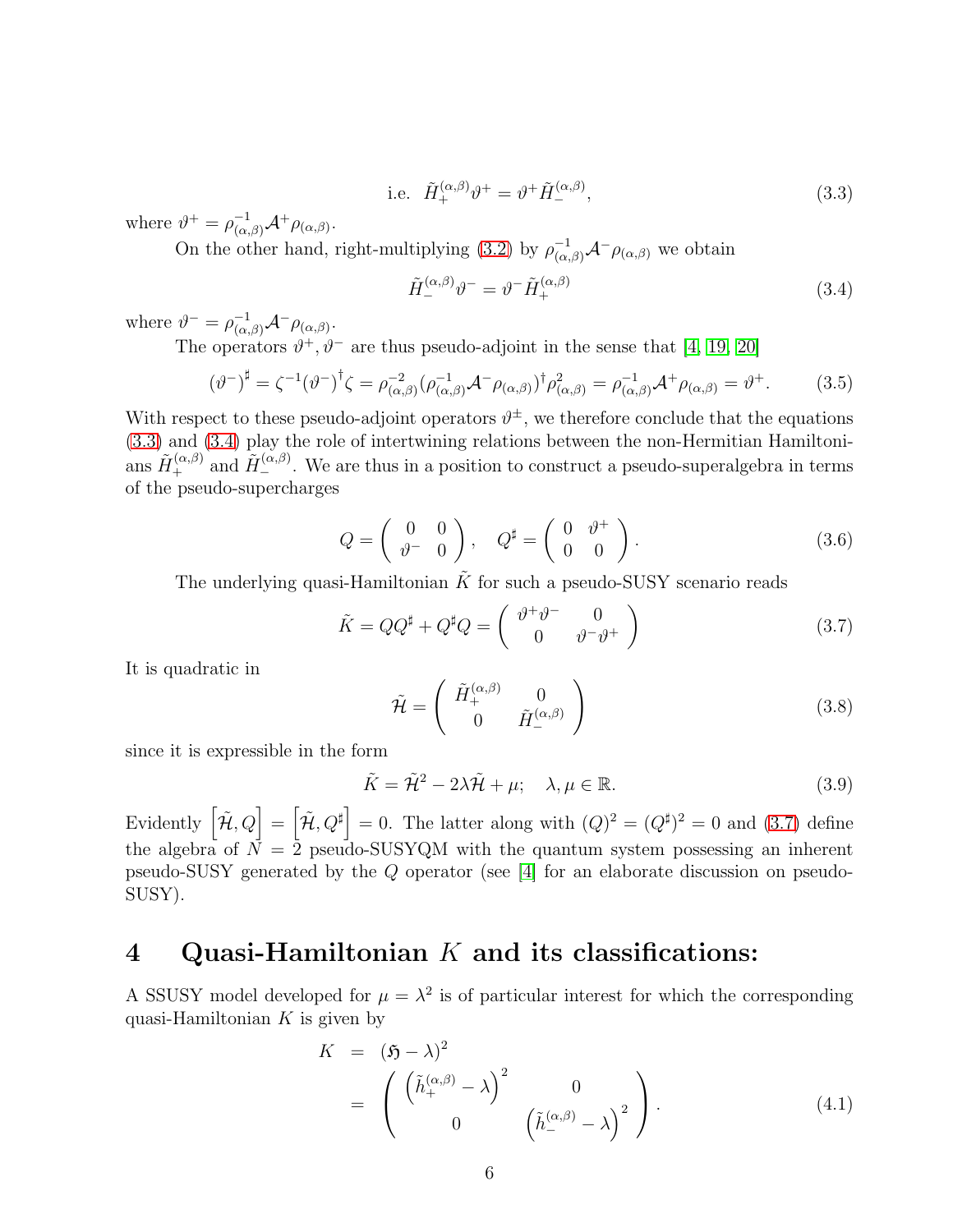Also from  $(2.9)$  and  $(2.12)$  it follows

<span id="page-6-0"></span>
$$
K = \left(\begin{array}{cc} \mathcal{A}^+ \mathcal{A}^- & 0\\ 0 & \mathcal{A}^- \mathcal{A}^+ \end{array}\right) \tag{4.2}
$$

Combining  $(4.1)$  and  $(4.2)$  gives

<span id="page-6-1"></span>
$$
\mathcal{A}^+ \mathcal{A}^- = \left(\tilde{h}_+^{(\alpha,\beta)} - \lambda\right)^2, \quad \mathcal{A}^- \mathcal{A}^+ = \left(\tilde{h}_-^{(\alpha,\beta)} - \lambda\right)^2. \tag{4.3}
$$

Let us factorize  $\mathcal{A}^{\pm}$  in terms of a pair of general first-order differential quantities  $\xi_1$ and  $\xi_2$ :

$$
\mathcal{A}^+ = \xi_1^{\dagger} \xi_2^{\dagger}, \quad \mathcal{A}^- = \xi_2 \xi_1 \tag{4.4}
$$

where

$$
\xi_1 = \tilde{a}(x)\frac{d}{dx} + b_1(x), \quad \xi_2 = \tilde{a}(x)\frac{d}{dx} + b_2(x). \tag{4.5}
$$

Correspondingly

<span id="page-6-3"></span>
$$
\mathcal{A}^+\mathcal{A}^- = \xi_1^{\dagger}\xi_2^{\dagger}\xi_2\xi_1 \tag{4.6}
$$

$$
\mathcal{A}^-\mathcal{A}^+ = \xi_2\xi_1\xi_1^{\dagger}\xi_2^{\dagger} \tag{4.7}
$$

To be consistent with the perfect square form [\(4.3\)](#page-6-1) we need to impose the compatibility constraint

<span id="page-6-2"></span>
$$
\xi_2^{\dagger} \xi_2 = \xi_1 \xi_1^{\dagger} \tag{4.8}
$$

From [\(4.8\)](#page-6-2) we are thus led to the relations

$$
b_2^2 - (\tilde{a}b_2)' = \tilde{a}(b_1 - \tilde{a}')' + b_1(b_1 - \tilde{a}'),
$$
\n(4.9)

along with

<span id="page-6-5"></span>
$$
\tilde{a}\tilde{a}'' = \tilde{a}(b_1 + b_2)' - \tilde{a}'(b_1 - b_2) + (b_1 - b_2)(b_1 + b_2).
$$
\n(4.10)

On using the constraint  $(4.8)$ , we obtain from  $(2.11),(4.3),(4.6)$  $(2.11),(4.3),(4.6)$  $(2.11),(4.3),(4.6)$  $(2.11),(4.3),(4.6)$  and  $(4.7)$ 

$$
\tilde{h}_{+}^{(\alpha,\beta)} = \xi_1^{\dagger} \xi_1 + \lambda = -\frac{d}{dx} \tilde{a}^2 \frac{d}{dx} + b_1^2 - (\tilde{a}b_1)' + \lambda,\tag{4.11}
$$

Hence [\(2.6\)](#page-3-2) gives for  $\tilde{V}^{(\alpha,\beta)}_{+}$ +

<span id="page-6-4"></span>
$$
\tilde{V}_{+}^{(\alpha,\beta)} = b_1^2 - (\tilde{a}b_1)' + \lambda \tag{4.12}
$$

In a similar way  $\tilde{h}_{-}^{(\alpha,\beta)}$  is turns out to be

$$
\tilde{h}_{-}^{(\alpha,\beta)} = \xi_2 \xi_2^{\dagger} + \lambda = -\frac{d}{dx} \tilde{a}^2 \frac{d}{dx} + \tilde{a}(b_2 - \tilde{a}')' + b_2(b_2 - \tilde{a}') + \lambda
$$
\n(4.13)

with the accompanying potential

<span id="page-6-6"></span>
$$
\tilde{V}_{-}^{(\alpha,\beta)} = \tilde{a}(b_2 - \tilde{a}')' + b_2(b_2 - \tilde{a}') + \lambda.
$$
\n(4.14)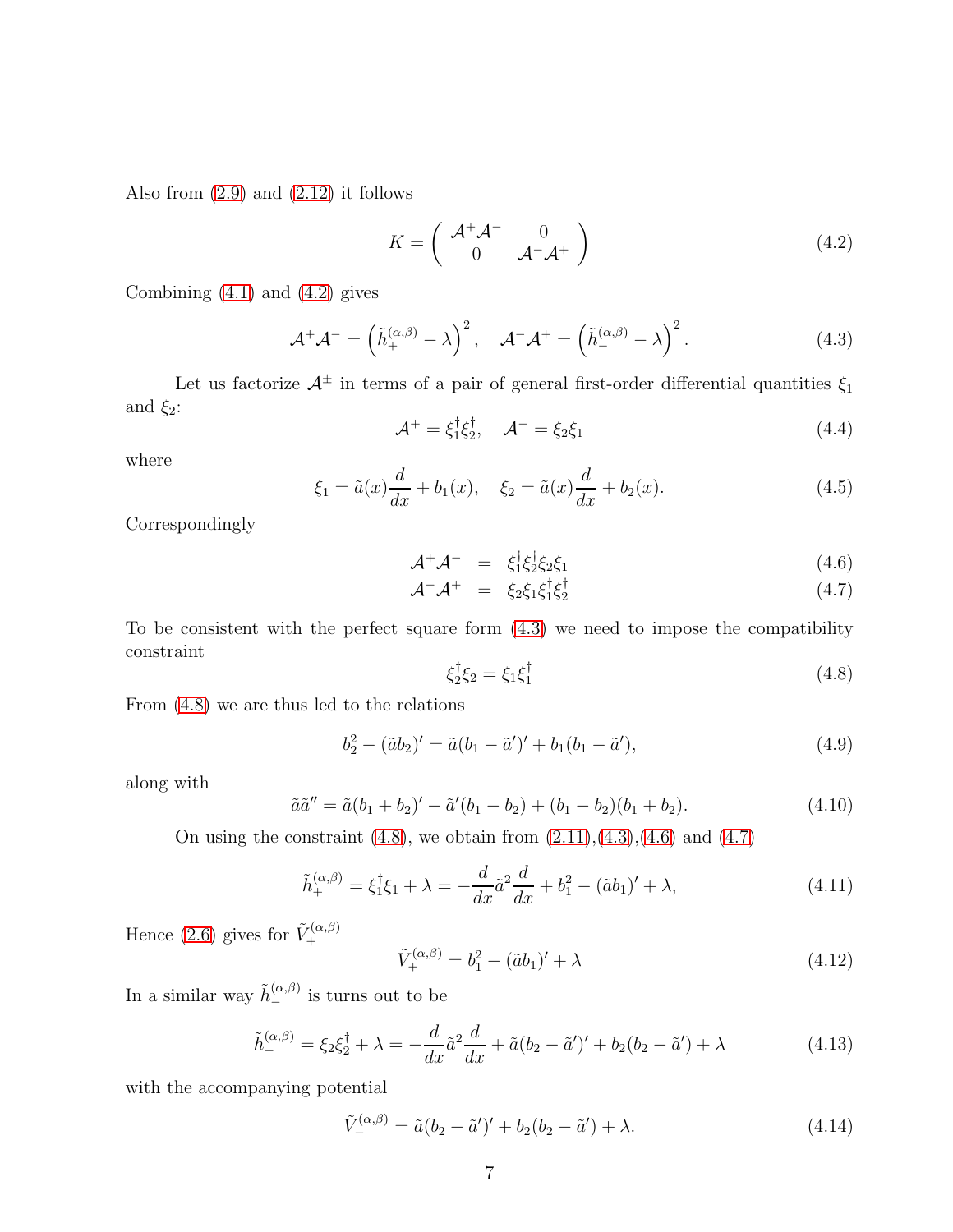With the above relation at hand, we can speak of an intermediate Hamiltonian  $\bar{h}^{(\alpha,\beta)}$ being superpartner to both  $\tilde{h}_{+}^{(\alpha,\beta)}$  and  $\tilde{h}_{-}^{(\alpha,\beta)}$  i.e.

$$
\tilde{h}_{+}^{(\alpha,\beta)} = \xi_1^{\dagger} \xi_1 + \lambda, \quad \bar{h}_{-}^{(\alpha,\beta)} = \xi_2^{\dagger} \xi_2 + \lambda, \quad \tilde{h}_{-}^{(\alpha,\beta)} = \xi_2 \xi_2^{\dagger} + \lambda. \tag{4.15}
$$

on using [\(4.8\)](#page-6-2). Explicitly the intermediate Hamiltonian  $\bar{h}^{(\alpha,\beta)}$  has the form

<span id="page-7-0"></span>
$$
\bar{h}^{(\alpha,\beta)} = \xi_1 \xi_1^{\dagger} + \lambda = \xi_2^{\dagger} \xi_2 + \lambda = -\frac{d}{dx} \tilde{a}^2 \frac{d}{dx} + \bar{V}^{(\alpha,\beta)}, \quad \bar{V}^{(\alpha,\beta)} = b_2^2 - (\tilde{a}b_2)' + \lambda. \tag{4.16}
$$

We therefore arrive at a triplet of Hamiltonians  $(\xi_1^{\dagger})$  ${}^{\dagger}_{1}\xi_{1}, \xi^{\dagger}_{2}\xi_{2}, \xi_{2}\xi^{\dagger}_{2}$  $\binom{7}{2}$  of which the middle one plays a superpartner to the first and third components. In other words, we run into a position when the underlying equivalent Hermitian Hamiltonian of the Swanson model is determined from two standard SUSY Hamiltonians  $(\xi_1^{\dagger})$  ${}^{\dagger}_{1}\xi_{1}, \xi_{2}\xi^{\dagger}_{2}$  $\binom{1}{2}$  and  $(\xi_2 \xi_2^{\dagger})$  $\zeta_2^{\dagger}, \zeta_2^{\dagger} \zeta_2$ ). This is quite typical of a SSUSY formalism. However two things are new here. First is our employment of the Swanson model which goes beyond the standard Hermitian purview of quantum mechanics but has an equivalent Hermitian interpretation under a similarity transformation that is compatible with a pseudo-Hermitan theory. Second, rather than a canonical quantum condition of the harmonic oscillator we have been guided by a generalized form [\(1.7\)](#page-2-1). An off-shoot of such an implementation is that the component Hamiltonians  $\tilde{h}^{(\alpha,\beta)}_+$ ,  $\tilde{h}^{(\alpha,\beta)}_-$  and  $\bar{h}^{(\alpha,\beta)}$  assume a PDM Schrödinger form [\[22\]](#page-14-20).

Let us note that the aforementioned feature of pairwise SUSY persists with other forms of the quasi-Hamiltonian such as  $K = \mathfrak{H}^2 - \frac{c^2}{4}$  $\frac{e^2}{4}$  or a more generalized form namely,  $K = \mathfrak{H}^2 - 2\lambda \mathfrak{H} + \mu$ ,  $\lambda^2 > \mu$ . In the first case the following type of factorization is implied

$$
\mathcal{A}^+ \mathcal{A}^- = \left( \tilde{h}_+^{(\alpha,\beta)} + \frac{c}{2} \right) \left( \tilde{h}_+^{(\alpha,\beta)} - \frac{c}{2} \right), \tag{4.17}
$$

$$
\mathcal{A}^{-}\mathcal{A}^{+} = \left(\tilde{h}_{-}^{(\alpha,\beta)} - \frac{c}{2}\right)\left(\tilde{h}_{-}^{(\alpha,\beta)} + \frac{c}{2}\right)
$$
\n(4.18)

under the constraint  $\xi_1 \xi_1^{\dagger} + \frac{c}{2} = \xi_2^{\dagger}$  $\frac{1}{2}\xi_2-\frac{c}{2}$  $\frac{c}{2}$ . We are thus led to the potentials

$$
\tilde{h}^{(\alpha,\beta)}_{+} = -\frac{d}{dx}\tilde{a}^{2}\frac{d}{dx} + b_{1}^{2} - (\tilde{a}b_{1})' + \frac{c}{2}, \quad \tilde{V}_{+}^{(\alpha,\beta)}(x) = b_{1}^{2} - (\tilde{a}b_{1})' + \frac{c}{2},\tag{4.19}
$$

$$
\tilde{h}^{(\alpha,\beta)}_{-} = -\frac{d}{dx}\tilde{a}^2\frac{d}{dx} + \tilde{V}^{(\alpha,\beta)}_{-}(x), \quad \tilde{V}^{(\alpha,\beta)}_{-}(x) = \tilde{a}(b_2 - \tilde{a}')' + b_2(b_2 - \tilde{a}') - \frac{c}{2}, \quad (4.20)
$$

$$
\bar{h}^{(\alpha,\beta)} = \xi_1 \xi_1^{\dagger} + \frac{c}{2} = \xi_2^{\dagger} \xi_2 - \frac{c}{2} = -\frac{d}{dx} \tilde{a}^2 \frac{d}{dx} + \bar{V}^{(\alpha,\beta)}, \quad \bar{V}^{(\alpha,\beta)} = b_2^2 - (\tilde{a}b_2)' - \frac{c}{2}.
$$
\n(4.21)

On the other hand, in the second case, we have to go for the factorization

$$
\mathcal{A}^+\mathcal{A}^- = \left(\tilde{h}_+^{(\alpha,\beta)} - \lambda + \sqrt{\lambda^2 - \mu}\right) \left(\tilde{h}_+^{(\alpha,\beta)} - \lambda - \sqrt{\lambda^2 - \mu}\right),\tag{4.22}
$$

$$
\mathcal{A}^{-}\mathcal{A}^{+} = \left(\tilde{h}_{-}^{(\alpha,\beta)} - \lambda - \sqrt{\lambda^{2} - \mu}\right)\left(\tilde{h}_{-}^{(\alpha,\beta)} - \lambda + \sqrt{\lambda^{2} - \mu}\right),\tag{4.23}
$$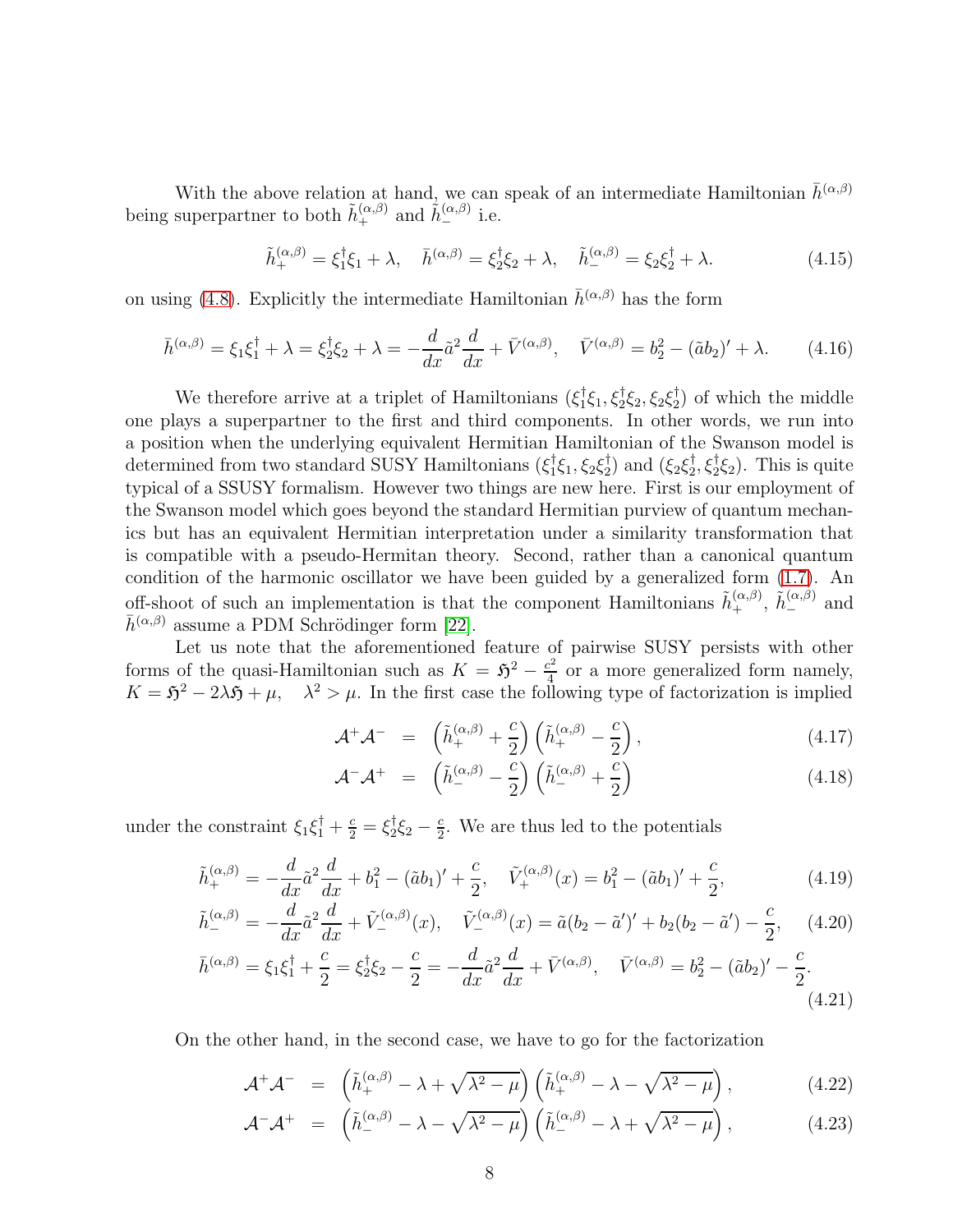tied with the constraint  $\xi_1 \xi_1^{\dagger} + \sqrt{\lambda^2 - \mu} = \xi_2^{\dagger}$  $\frac{1}{2}\xi_2 - \sqrt{\lambda^2 - \mu}$ . These provide the following set of potentials

$$
\tilde{h}_{+}^{(\alpha,\beta)} = -\frac{d}{dx}\tilde{a}^{2}\frac{d}{dx} + \tilde{V}_{+}^{(\alpha,\beta)},
$$
\n
$$
\tilde{V}_{+}^{(\alpha,\beta)}(x) = b_{1}^{2} - (\tilde{a}b_{1})' + \lambda + \sqrt{\lambda^{2} - \mu},
$$
\n(4.24)

$$
\tilde{h}^{(\alpha,\beta)}_{-} = -\frac{d}{dx}\tilde{a}^{2}\frac{d}{dx} + \tilde{V}^{(\alpha,\beta)}_{-}, \n\tilde{V}^{(\alpha,\beta)}_{-}(x) = \tilde{a}(b_{2} - \tilde{a}')' + b_{2}(b_{2} - \tilde{a}') + \lambda - \sqrt{\lambda^{2} - \mu},
$$
\n(4.25)

$$
\bar{h}^{(\alpha,\beta)} = \xi_1 \xi_1^{\dagger} + \lambda + \sqrt{\lambda^2 - \mu} = \xi_2^{\dagger} \xi_2 + \lambda - \sqrt{\lambda^2 - \mu} \n= \frac{d}{dx} \tilde{a}^2 \frac{d}{dx} + \bar{V}^{(\alpha,\beta)}, \bar{V}^{(\alpha,\beta)} = b_2^2 - (\tilde{a}b_2)' + \lambda - \sqrt{\lambda^2 - \mu}.
$$
\n(4.26)

To sum up this section, we presented a set of classifications of the factorized quasi-Hamiltonian K based on the factorization energies involved in the specific choice for K that generates the corresponding factorization schemes. Such an analysis reminds us of the classification of the standard second-derivative SUSY counterpart spelt out explicitly in [\[34\]](#page-15-8). Depending on the sign or vanishing of the guiding parameter, several possibilities have been discussed there much similar to the three possibilities for  $K$  considered here. The main difference is that, in the present model the underlying structure of the Swanson Hamiltonian is non-Hermitian and to describe a pseudo-SUSY description for it in a second-derivative framework, we had to address its Hermitian equivalent partner that in principle can be transformed back to the non-Hermitian form [\(2.1\)](#page-3-1). On the other hand, the iterative higher-order SUSY approach of [\[34\]](#page-15-8) deals with a typically Hermitian formalism.

In the following we first study the case of an isotonic oscillator and then turns to the CPRS potential.

### 5 The case of an isotonic oscillator:

Let us consider specifying for  $a(x)$ ,  $b(x)$ ,  $b_1(x)$  and  $b_2(x)$  the following choice:

$$
a(x) = x^2 \tag{5.1}
$$

$$
b(x) = \frac{1}{x} + \frac{cx}{x^2 + d}
$$
\n(5.2)

$$
b_1(x) = \frac{c_1}{x} - c_2 x + \frac{c_3 x}{x^2 + d}
$$
\n(5.3)

$$
b_2(x) = \frac{k_1}{x} + k_2 x + \frac{k_3 x}{x^2 + d}
$$
\n(5.4)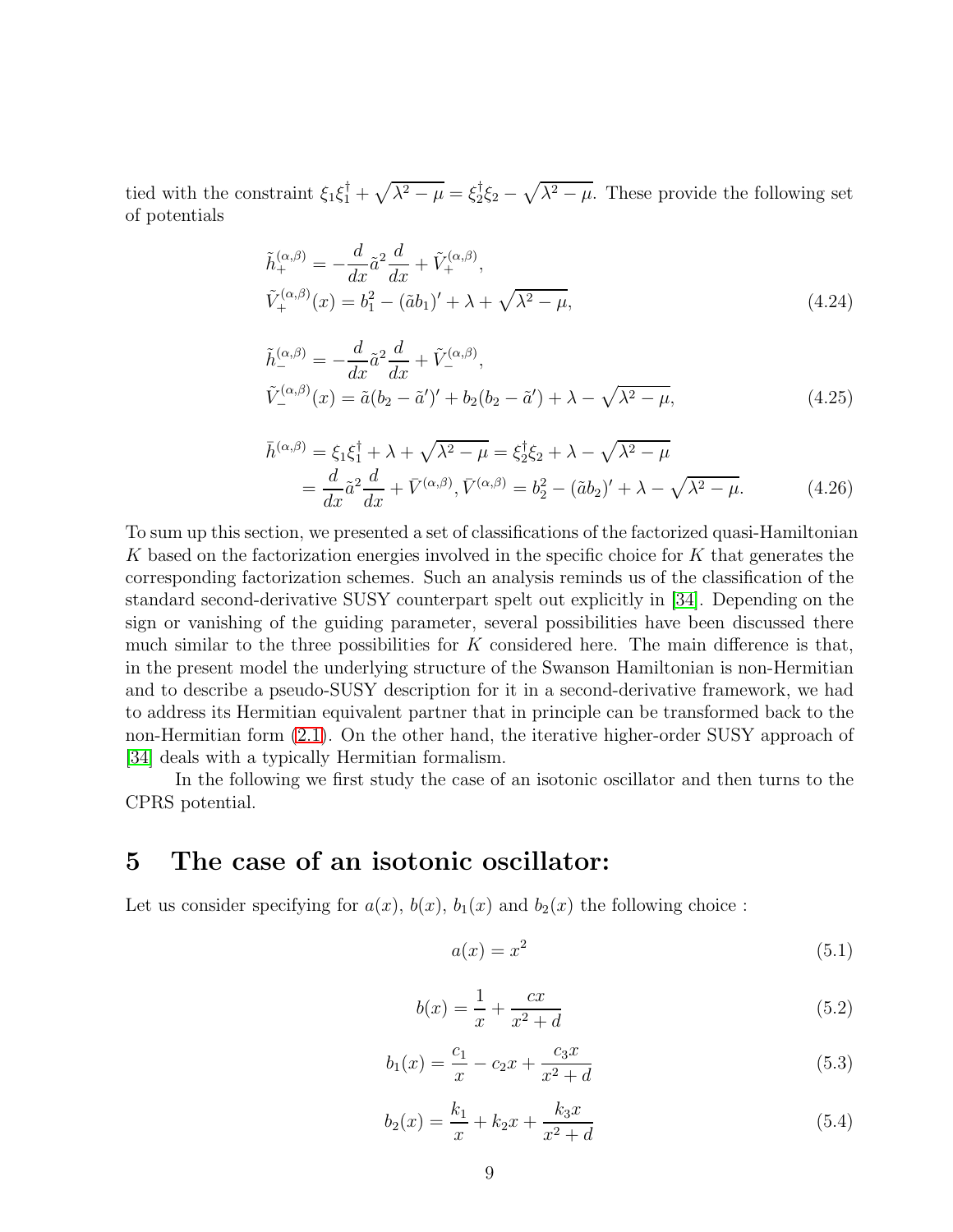where  $c, d, c_1, c_2, c_3, k_1, k_2$  and  $k_3$  are suitable constants.

Then from [\(2.3\)](#page-3-3) we have for the spectral function  $\rho_{(\alpha,\beta)}$  the form

$$
\rho_{(\alpha,\beta)} = \left[\frac{x^{\frac{c}{d}-1}}{(x^2+d)^{\frac{c}{2d}}}\right]^{-\frac{\alpha-\beta}{\tilde{\omega}}} e^{\frac{\alpha-\beta}{2\tilde{\omega}}\frac{1}{x^2}}.
$$
\n(5.5)

and for the potentials  $\tilde{V}_+^{(\alpha,\beta)}(x)$ ,  $\tilde{V}_-^{(\alpha,\beta)}(x)$  and  $\bar{V}^{(\alpha,\beta)}(x)$  acquire the expressions

$$
\tilde{V}_{+}^{(\alpha,\beta)}(x) = \frac{p}{x^2} + qx^2 + c\frac{rx^2 + s}{(x^2 + d)^2} + t
$$
\n(5.6)

 $(x^2+d)^2$ 

$$
\tilde{V}_{-}^{(\alpha,\beta)}(x) = \frac{c_1^2}{x^2} + c_2(c_2 + 3\sqrt{\tilde{\omega}})x^2 + [\lambda + \sqrt{\tilde{\omega}}c_1^2 - 2c_1(c_2 + \sqrt{\tilde{\omega}})] \n+ \frac{c_3(\sqrt{\tilde{\omega}} - 2c_2)x^4 + c_3(c_3 - d\sqrt{\tilde{\omega}} + 2c_1 - 2dc_2 - 2\sqrt{\tilde{\omega}})x^2 + 2dc_3(c_1 - \sqrt{\tilde{\omega}})}{(x^2 + d)^2} \qquad (5.7)
$$
\n
$$
= \left[\frac{c_1}{x} - \frac{\sqrt{\tilde{\omega}}}{2} - \frac{c_3x}{x^2 + d}\right]^2 - \sqrt{\tilde{\omega}} \left[-c_1 + \frac{3\sqrt{\tilde{\omega}}}{2}x^2 - \frac{3c_3x^2}{x^2 + d} + \frac{2c_3x^4}{(x^2 + d)^2}\right] + \lambda \quad (5.8)
$$

where the various parameters stand for

 $x^2+d$ 

$$
p = \frac{(\alpha - \beta)^2}{\tilde{\omega}} + \tilde{\omega} + 2(\alpha + \beta), \quad q = \alpha + \beta + \frac{(\alpha - \beta)^2}{\tilde{\omega}} + 2(\alpha + \beta),
$$
  
\n
$$
r = (2 + c + 2d)p - 3d(\tilde{\omega} + \alpha + \beta), \quad s = 2(1 + d)p - d(\tilde{\omega} + \alpha + \beta),
$$
  
\n
$$
t = (c + \frac{3}{2})(\tilde{\omega} + \alpha + \beta) - 2(c + 1)p
$$
\n(5.9)

2

$$
c_1 = \sqrt{p}, \quad c_2 = -\frac{3\sqrt{\tilde{\omega}}}{2}, \quad c_3 = c(1 + \frac{1}{d})\sqrt{p} - \frac{c(\tilde{\omega} + \alpha + \beta)}{2\sqrt{p}}
$$
(5.10)

$$
k_1 = -c_1, \quad k_2 = 2\sqrt{\tilde{\omega}} + c_2, \quad k_3 = -c_3 \tag{5.11}
$$

In all the three cases of the three potentials above, we find a typical combination of the harmonic oscillator, a centrifugal barrier and a non-polynomial term. In particular, for  $r = s = 0$ ,  $\tilde{V}_+^{(\alpha,\beta)}$  depicts the isotonic oscillator while for  $p = 0$ , it stands for the CPRS potential [\[37\]](#page-15-9). However, if  $p \neq 0$ , the CPRS potential is accompanied by a centrifugal barrier term.

In the following section, we analyze the CPRS potential in some detail.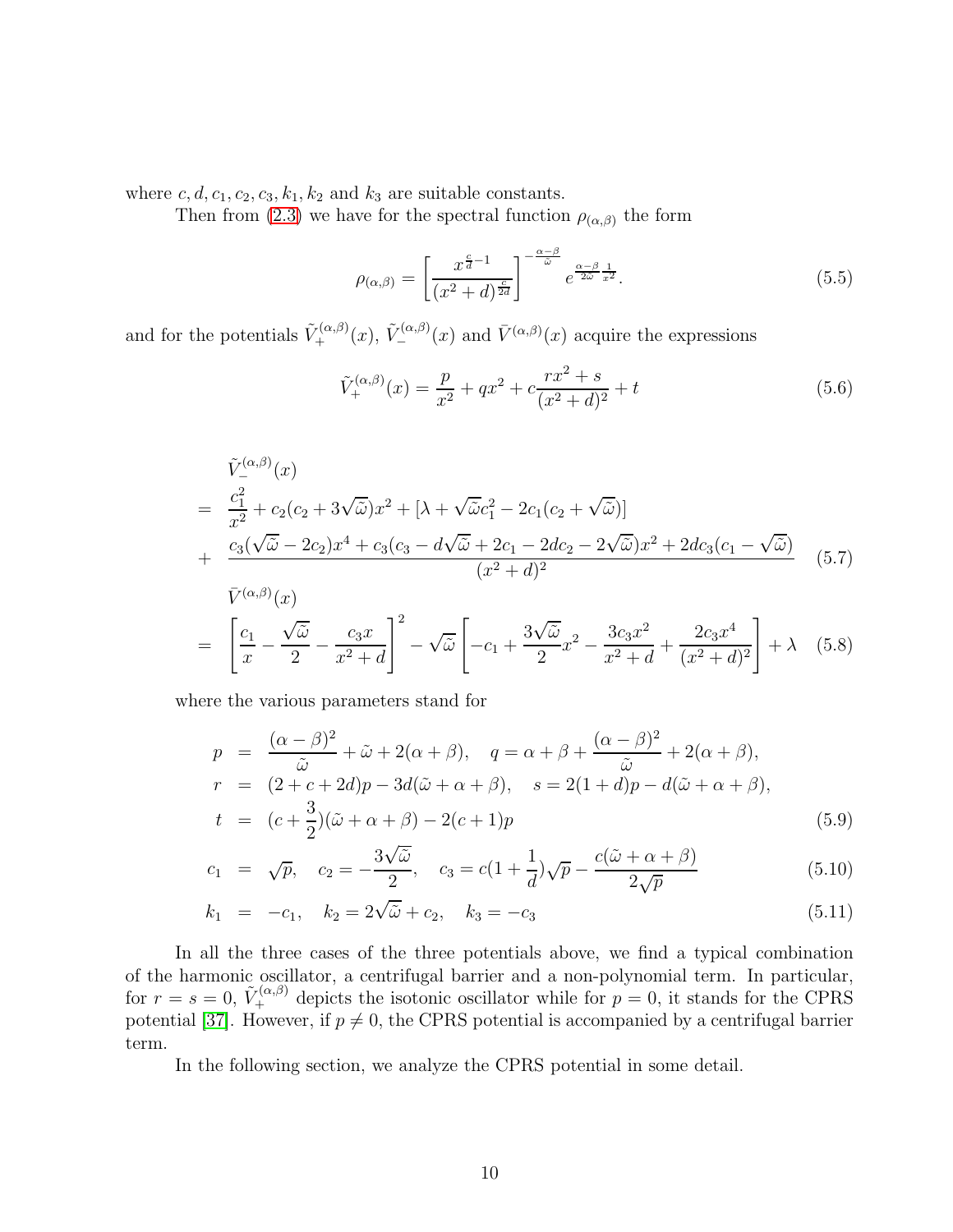## 6 The CPRS potential:

We start with the conventional time-independent Schrödinger equation

<span id="page-10-0"></span>
$$
\left[-\frac{d^2}{dy^2} + U(y)\right]\phi(y) = \epsilon\phi(y)
$$
\n(6.1)

under the influence of the potential U and  $\epsilon$  denotes the energy term. In terms of the superpotential  $W(y)$  the potential can be interpreted as

<span id="page-10-2"></span>
$$
U(y) = W2(y) - \frac{dW(y)}{dy} + \varepsilon_0
$$
\n(6.2)

where  $\varepsilon_0$  is the factorization energy. The change in variable

<span id="page-10-3"></span>
$$
y = z(x) = \int^x \frac{dx'}{\tilde{a}(x')};
$$
\n(6.3)

transforms [\(6.1\)](#page-10-0) into

$$
\left[-\tilde{a}\frac{d}{dx}\tilde{a}\frac{d}{dx} + U\left(z(x)\right)\right]\chi(x) = \epsilon\chi(x) \tag{6.4}
$$

where  $\chi(x) \equiv \phi(y(x))$ . The substitution  $\chi(x) = \sqrt{\tilde{a}(x)}\psi(x)$  then leads us

$$
\left[ -\frac{d}{dx} \tilde{a}^2 \frac{d}{dx} - \left( \frac{\tilde{a}\tilde{a}''}{2} + \frac{\tilde{a}'^2}{4} \right) + U \left( z(x) \right) \right] \psi(x) = \epsilon \psi(x). \tag{6.5}
$$

From [\(2.5\)](#page-3-4) we can thus identify  $\tilde{V}^{(\alpha,\beta)}(x)$  as

<span id="page-10-1"></span>
$$
\tilde{V}_{+}^{(\alpha,\beta)}(x) = -\left(\frac{\tilde{a}\tilde{a}''}{2} + \frac{\tilde{a}'^{2}}{4}\right) + U\left(z(x)\right)
$$
\n(6.6)

implying that the Hamiltonian  $\tilde{H}_{+}^{(\alpha,\beta)}$  shares the energy  $E = \epsilon$ .

From equations  $(6.6),(6.2)$  $(6.6),(6.2)$  and  $(2.5)$  it follows that

<span id="page-10-4"></span>
$$
W^{2}(z(x)) - \tilde{a}(x)W'(z(x)) + \varepsilon_{0}
$$
  
=  $p_{1}b\left(b - \frac{\tilde{a}'}{\sqrt{\tilde{\omega}}}\right) - q_{1}\frac{\tilde{a}}{\sqrt{\tilde{\omega}}}b' + \frac{q_{1}}{2}\frac{\tilde{a}}{\sqrt{\tilde{\omega}}}\frac{\tilde{a}''}{\sqrt{\tilde{\omega}}} + \frac{p_{1}}{4}\left(\frac{\tilde{a}'}{\sqrt{\tilde{\omega}}}\right)^{2} + \frac{q_{1}}{2}$  (6.7)

where the various parameters stand for

<span id="page-10-5"></span>
$$
p_1 = \left[ \frac{(\alpha - \beta)^2}{\tilde{\omega}} + \tilde{\omega} + 2(\alpha + \beta) \right],
$$
  
\n
$$
q_1 = [\tilde{\omega} + (\alpha + \beta)].
$$
\n(6.8)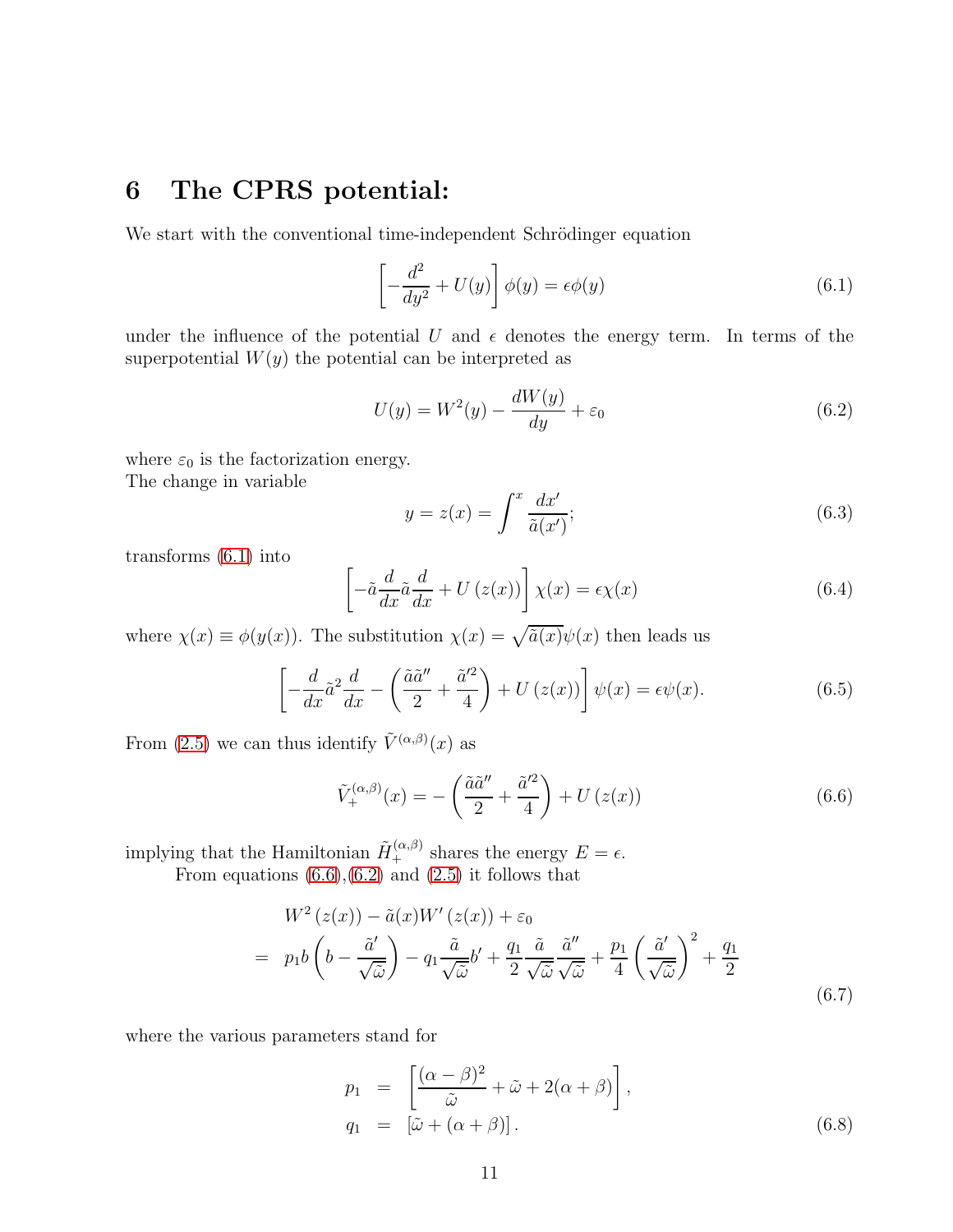Further comparing [\(6.6\)](#page-10-1) with [\(4.12\)](#page-6-4) gives us an explicit form of  $b_1$ :

<span id="page-11-0"></span>
$$
b_1(x) = \frac{\tilde{a}'(x)}{2} + W(z(x)), \quad \lambda = \varepsilon_0.
$$
 (6.9)

At this stage let us also mention that for any solution  $(\epsilon, \phi(y))$  of conventional Schrödinger equation [\(6.1\)](#page-10-0) we can derive a corresponding solution  $(\epsilon, \psi(x))$  where

$$
\psi(x) = \frac{1}{\sqrt{\tilde{a}(x)}} \chi(x) = \frac{1}{\sqrt{\tilde{a}(x)}} \phi(z(x))
$$
\n(6.10)

Generating an extended family for an exactly solvably potential starting from a seed potential is an interesting exercise within the realm of quantum mechanics. From a higher order SUSY point of view, explicit constructions of the partners of the simple harmonic potential have been made [\[35\]](#page-15-10) leading to, for example, Abraham-Moses potentials [\[27,](#page-15-3) [36\]](#page-15-11) and continuous families of anharmonic oscillator potential. We adopt a somewhat similar strategy to determine explicit forms of  $\tilde{V}^{(\alpha,\beta)}_{+}(x)$  and  $\bar{V}^{(\alpha,\beta)}_{+}(x)$  by making a suitable *ansatz* for  $\tilde{a}(x)$ . In this regard, we now consider the following form of the CPRS potential [\[37,](#page-15-9) [38\]](#page-15-12)

$$
U(y) = y^2 + 8\frac{2y^2 - 1}{(2y^2 + 1)^2}
$$
\n(6.11)

whose eigenvalues and wavefunctions are

$$
\epsilon_n = -3 + 2n, \qquad n = 0, 3, 4, 5, \dots \tag{6.12}
$$

$$
\phi(y) = \frac{P_n(y)}{(2y^2 + 1)} e^{-\frac{y^2}{2}}, \qquad n = 0, 3, 4, 5, \dots
$$
\n(6.13)

where  $P_n(y)$  are related to Hermite polynomials by

$$
P_n(y) = \begin{cases} 1, & \text{ } \text{n=0;}\\ H_n(y) + 4nH_{n-2}(y) + 4n(n-3)H_{n-4}(y), & \text{ } \text{n=3,4,5,... \end{cases}
$$
 (6.14)

The corresponding superpotential is then obtained from [\(6.2\)](#page-10-2):

$$
W(y) = y + \frac{4y}{2y^2 + 1}, \qquad \varepsilon_0 = -3. \tag{6.15}
$$

To proceed further we require a choice of  $\tilde{a}(x)$  and we consider

$$
\tilde{a}(x) = \sqrt{\tilde{\omega}}x^{\kappa}, \quad 0 \le \kappa < 1 \tag{6.16}
$$

so that [\(6.3\)](#page-10-3) gives

$$
z = \frac{1}{\sqrt{\tilde{\omega}}(1-\kappa)} x^{1-\kappa}
$$
\n(6.17)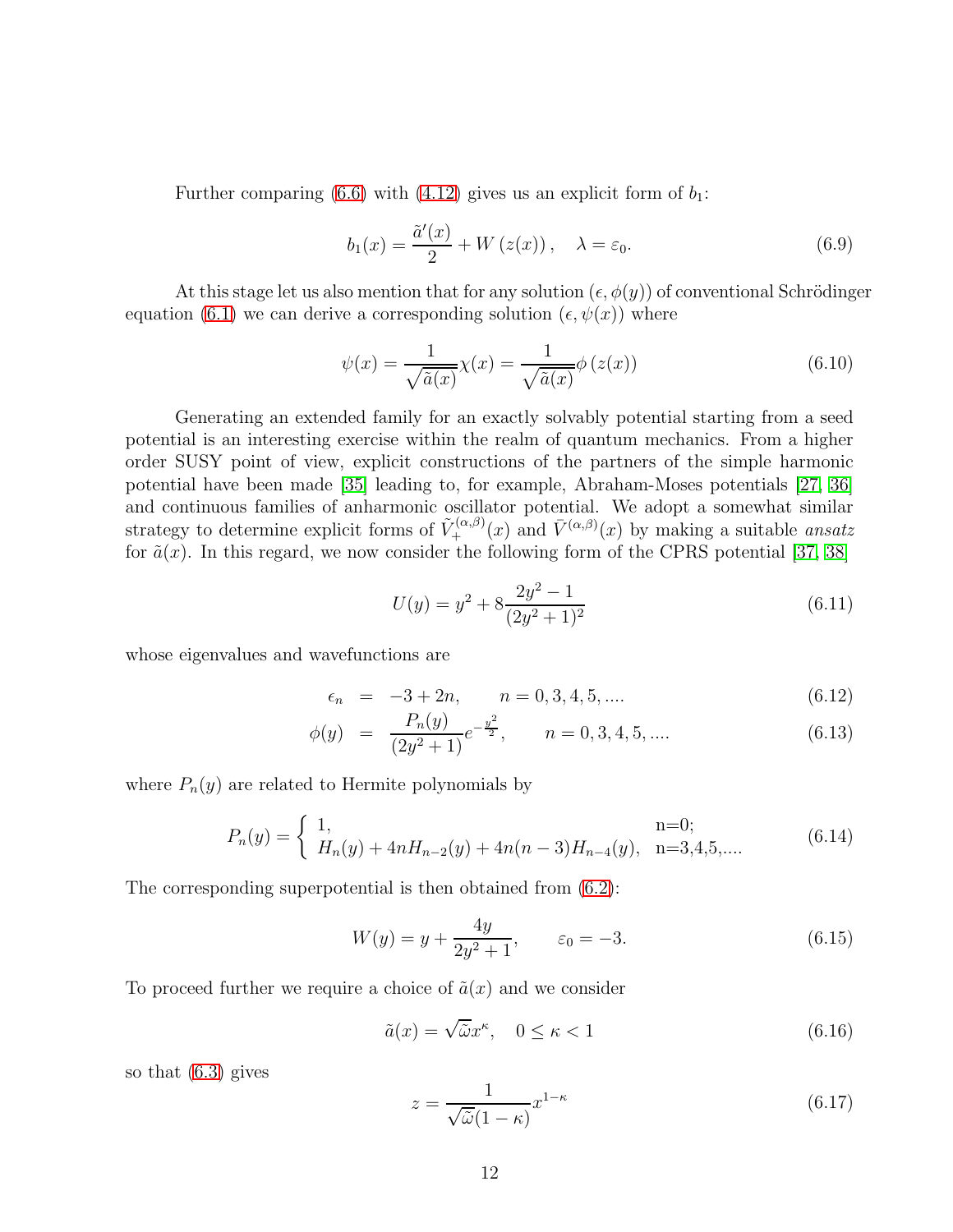for which

$$
W(z(x)) = \frac{1}{\sqrt{\tilde{\omega}}(1-\kappa)} x^{1-\kappa} + 2\sqrt{\tilde{\omega}}(1-\kappa) \frac{1}{x^{1-\kappa}}.
$$
\n(6.18)

Correspondingly  $b(x)$  can be determined following the equation [\(6.7\)](#page-10-4):

$$
b(x) = \frac{1}{\sqrt{\tilde{\omega}}(1-\kappa)}x^{1-\kappa} + \frac{2\sqrt{\tilde{\omega}}(1-\kappa) + \frac{\kappa}{2}}{x^{1-\kappa}} + \varrho(x)
$$
(6.19)

where  $\varrho(x)$  satisfies the equation

$$
\varrho^{2}(x) - \varrho'(x) + 2\left[\frac{1}{\sqrt{\tilde{\omega}}(1-\kappa)}x^{1-\kappa} + 2\sqrt{\tilde{\omega}}(1-\kappa)\frac{1}{x^{1-\kappa}}\right]\varrho(x) + (3+\frac{\sqrt{\tilde{\omega}}}{2}) = 0 \qquad (6.20)
$$

and  $p_1, q_1$  present in  $(6.7)$  can be found:

$$
p_1 = 1, \quad q_1 = \sqrt{\tilde{\omega}}.
$$

The parameters  $\alpha, \beta, \tilde{\omega}$  are then determined from [\(6.8\)](#page-10-5):

$$
\alpha = -\beta, \quad \tilde{\omega} = \frac{1}{2} [1 + \sqrt{1 - 16\alpha^2}], \quad \alpha^2 \le 16.
$$

Also from [\(6.9\)](#page-11-0) we get

$$
b_1(x) = \frac{1}{\sqrt{\tilde{\omega}}(1-\kappa)} x^{1-\kappa} + \frac{\sqrt{\tilde{\omega}}(4-3\kappa)}{2} \frac{1}{x^{1-\kappa}}
$$
(6.21)

so that [\(4.10\)](#page-6-5) gives

$$
b_2(x) = -\frac{1}{\sqrt{\tilde{\omega}}(1-\kappa)}x^{1-\kappa} + \frac{\sqrt{\tilde{\omega}}(4-\kappa)}{2}\frac{1}{x^{1-\kappa}}.\tag{6.22}
$$

Then from  $(4.12)$ ,  $(4.14)$  and  $(4.16)$ , after some simple calculations we obtain

$$
\tilde{V}_{+}^{(\alpha,\beta)}(x) = \tilde{V}_{-}^{(\alpha,\beta)}(x)
$$
\n
$$
= \frac{\kappa(2-3\kappa)\tilde{\omega}}{4} \frac{1}{x^{2(1-\kappa)}} + \frac{1}{\tilde{\omega}(1-\kappa)^{2}} x^{2(1-\kappa)} + 4\tilde{\omega}(1-\kappa)^{2} \frac{x^{2(1-\kappa)} - \frac{\tilde{\omega}(1-\kappa)^{2}}{2}}{\left[x^{2(1-\kappa)} + \frac{\tilde{\omega}(1-\kappa)^{2}}{2}\right]^{2}},
$$
\n(6.23)

$$
\bar{V}^{(\alpha,\beta)}(x) = \frac{\tilde{\omega}(2-\kappa)(4-5\kappa)}{4} \frac{1}{x^{2(1-\kappa)}} + \frac{1}{\tilde{\omega}(1-\kappa)^2} x^{2(1-\kappa)} + 2. \tag{6.24}
$$

Furthermore, for  $\kappa = 0$ , and  $\tilde{\omega} = 1$ , we get  $\tilde{a} = 1$  and then our result for  $\tilde{V}_+^{(\alpha,\beta)}(x)$ represents CPRS potential whereas  $\bar{V}^{(\alpha,\beta)}(x) = \frac{2}{x^2} + x^2 + 2$  represents isotonic oscillator.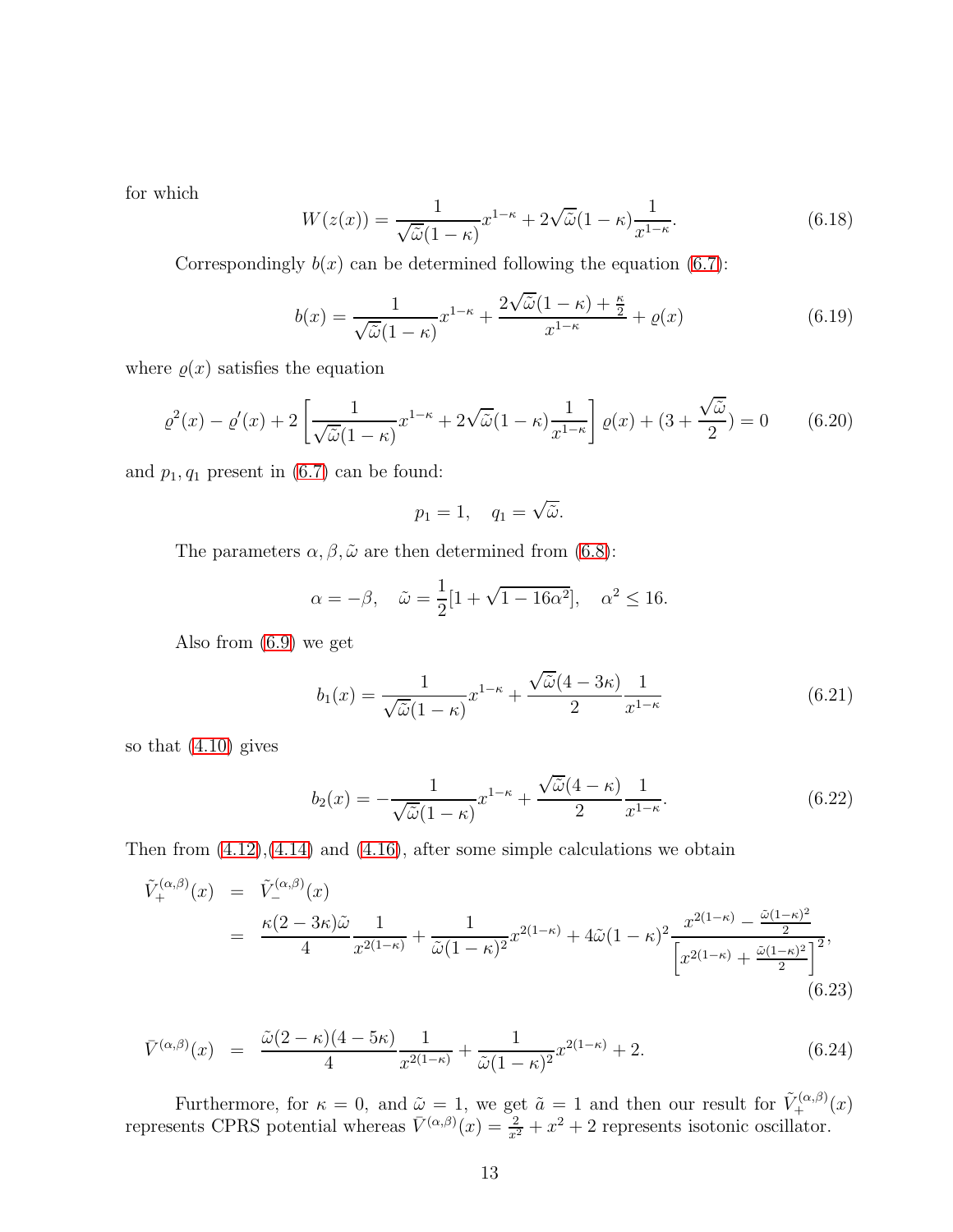## 7 Conclusion

In this paper a new general approach is suggested towards the construction of secondderivative schemes for the Swanson oscillator both in the SUSY as well as in pseudo-SUSY scenarios. The Swanson model deals with an extended harmonic oscillator Hamiltonian when terms involving squares of annihilation and creation operators are present with different strengths of coupling constants. As a result the natural Hermiticity of the ordinary harmonic oscillator is lost. However, Swanson Hamiltonian is both  $\mathcal{PT}$ - symmetric and pseudo-Hermitian for a suitable choice of the metric. In this article we have applied the criterion of a generalized quantum condition first to write down the corresponding Hamiltonian form and then interpret it from a SUSY description in a second-derivative framework. In the resulting SSUSY scheme we have determined the corresponding set of a triplet of component Hamiltonians and discussed a concrete scheme concerning the isotonic oscillator. We have then formulated a pseudo-SUSY framework by defining a pair of suitable pseudo-adjoint operators. We discussed various test cases. Another interesting conclusion of our work is that by means of a coordinate transformation we can transform the Schrödinger equation to address the CPRS potential and determine the component Hamiltonians that are relevant to the second-derivative framework.

#### Acknowledgement:

One of us (P.M.) thanks the Council of Scientific and Industrial Research, New Delhi for the award of Senior Research Fellowship. We are grateful to the referee for his/her valuable suggestions.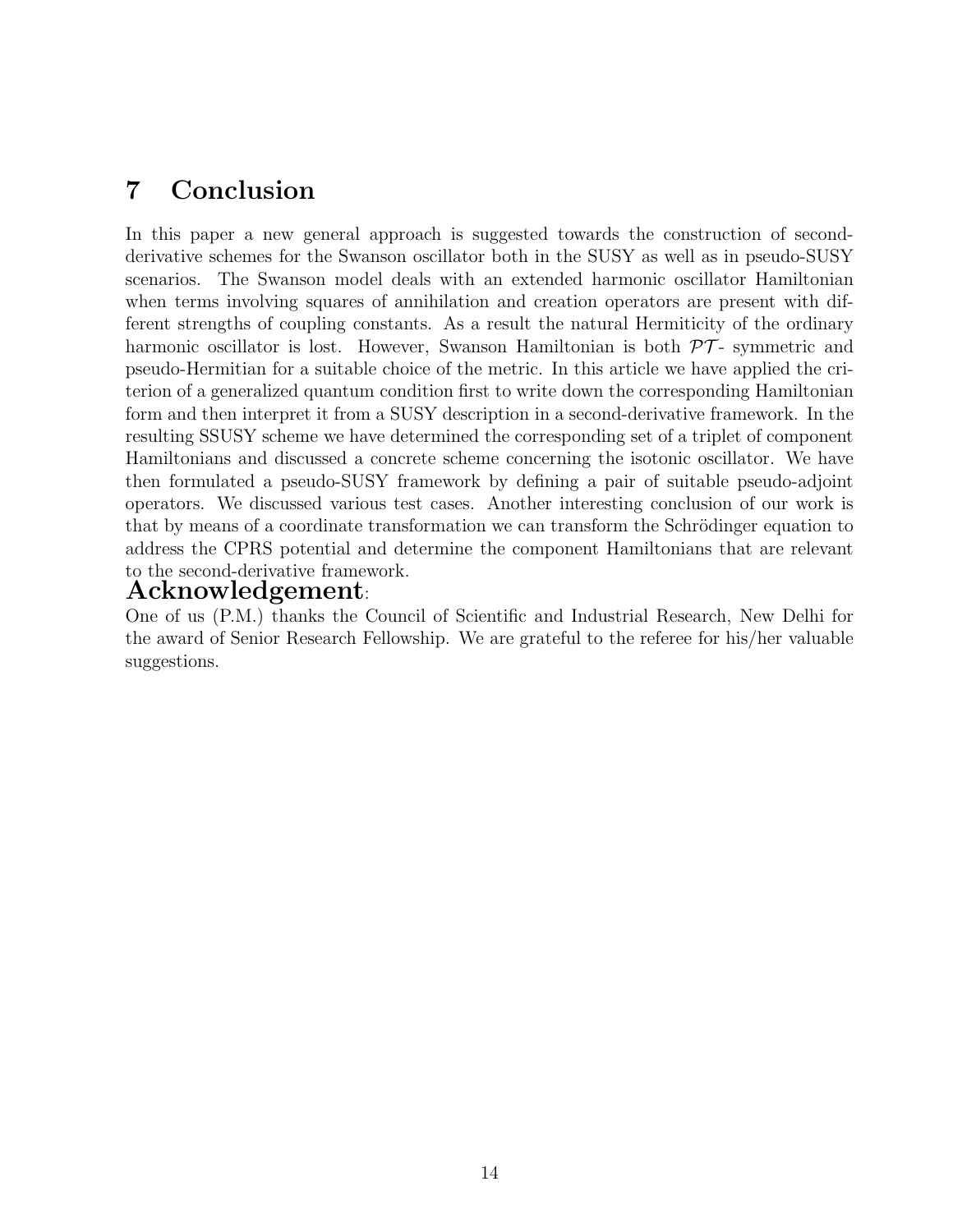### <span id="page-14-0"></span>References

- <span id="page-14-1"></span>[1] C.M.Bender and S.Boettcher, *Phys.Rev.Lett.* 24 5243 1998.
- <span id="page-14-2"></span>[2] C.M.Bender, *Rep.Prog.in Phys.* 70, 947 2007.
- <span id="page-14-3"></span>[3] A.Mostafazadeh, *Int.J.Geom.Meth.Mod.Phys.* 7, 1191 2010.
- <span id="page-14-4"></span>[4] A.Mostafazadeh, *J.Math.Phys.* 43, 205 2002.
- <span id="page-14-5"></span>[5] A.Mostafazadeh, *J.Math.Phys.* 43, 2814 2002.
- <span id="page-14-6"></span>[6] A.Mostafazadeh, *J.Math.Phys.* 43, 3944 2002.
- <span id="page-14-7"></span>[7] F.M.Fern´andez, J.Garcia, I. Semoradora and M.Znojil, *Ad hoc Hilbert space in Quantum Mechanics* [arXiv:1405.7284.](http://arxiv.org/abs/1405.7284)
- <span id="page-14-8"></span>[8] M.S.Swanson, *J.Math.Phys.* 45, 585 2004.
- <span id="page-14-9"></span>[9] H.F.Jones, *J.Phys.A:Math.Gen.* 38,1 741 2007.
- <span id="page-14-10"></span>[10] D.P.Musumbu, H.B.Geyer and W.Heiss, *J.Phys.A:Math.Gen.* 40, F75 2007.
- <span id="page-14-11"></span>[11] C.Quesne, *J.Phys.A:Math.Gen.* 40, F745 2007
- <span id="page-14-12"></span>[12] P.E.G. Assis and A.Fring, *J.Phys.A:Math.Theor.* 42, 015203 2009
- <span id="page-14-13"></span>[13] C.Quesne, *J.Phys.A:Math.Gen.* 41, 244022 2008
- <span id="page-14-14"></span>[14] O.Yesiltas, *Phys. Scr.* 87 045013 2013 .
- <span id="page-14-15"></span>[15] B.Bagchi and T.Tanaka, *Phys.Lett.A* 372, 5390 2008.
- <span id="page-14-16"></span>[16] B.Bagchi and A.Fring, *Phys.Lett.A* 373, 4307 2009.
- <span id="page-14-17"></span>[17] S.Dey, A.Fring and B.Khantoul, *J.Phys.A:Math.Theor.* 46, 335304 2013.
- <span id="page-14-18"></span>[18] R.Roychoudhury, B.Roy and P.P.Dube, *J.Math.Phys.* 54, 012104 2013.
- <span id="page-14-22"></span>[19] O.Cherbal, M.Drir, M.Maamache and D.A.Trifonov, *SIGMA* 6, 2010 096
- <span id="page-14-19"></span>[20] Q. Duret and F. Gieres Non-Hermitian Hamiltonians and supersymmetric quantum mechanics Preprint 2004.
- [21] E.-M. Grafe, H.J.Korsch, A. Rush and R. Schubert, *Classical and quantum dynamics in the (non-Hermitian) Swanson oscillator* [arXiv:1409.6456.](http://arxiv.org/abs/1409.6456)
- <span id="page-14-21"></span><span id="page-14-20"></span>[22] B.Bagchi, C.Quesne and R.Roychoudhury, *J.Phys.A:Math.Gen.* 38, L647 2005.
- [23] O.Yesiltas, *J.Phys.A* 44, 305305 2014.